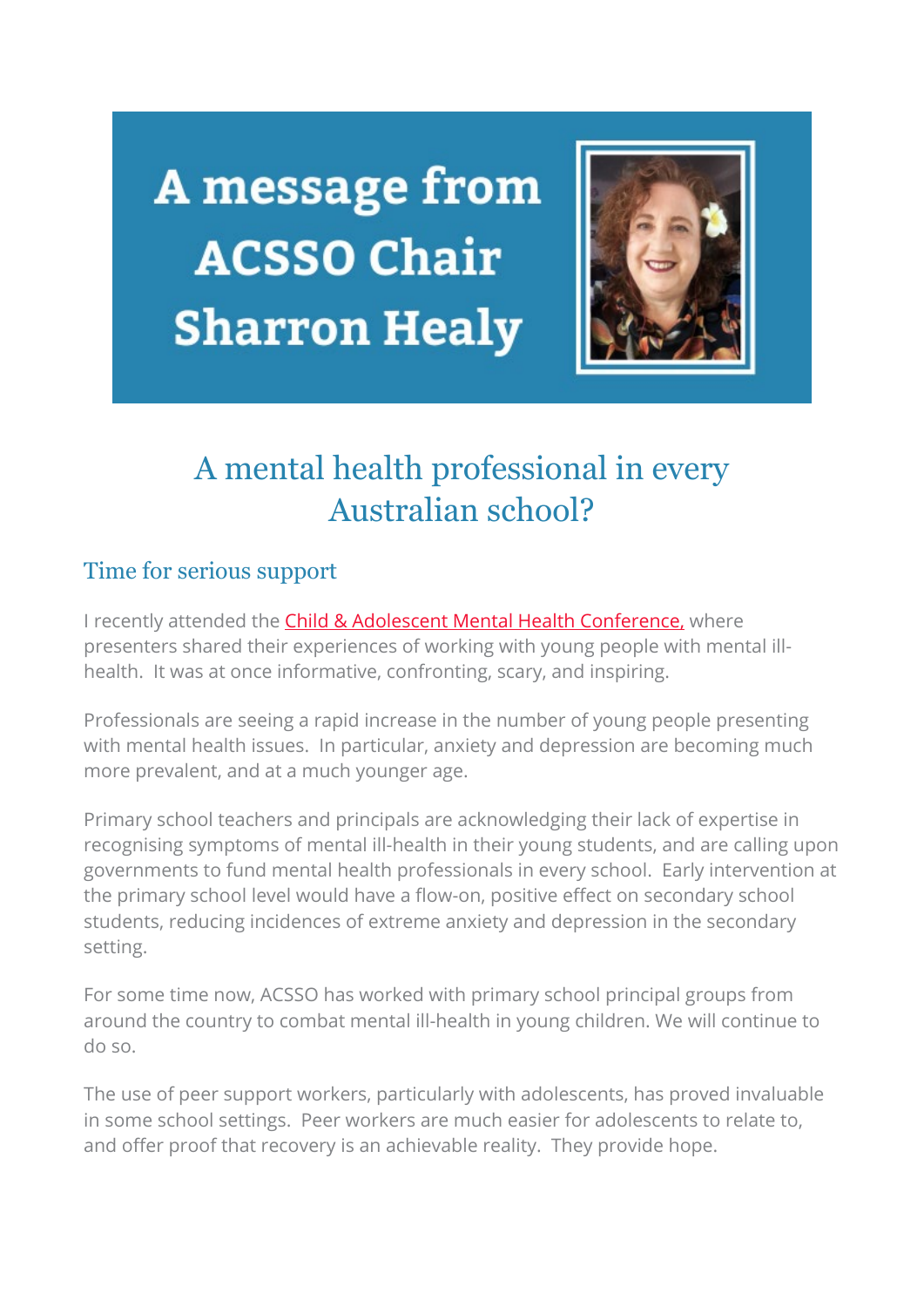Research presented to the conference showed that schools can have a huge, positive impact on wellbeing by deliberately fostering cultures which prioritise the mental health of students, teachers, and the whole school community. Those schools which are able to support students and families through accessing professional services and achieving diagnoses are experiencing better wellbeing outcomes for everyone in the school.

## Consent education

Consent education has been in the media recently, and not necessarily for the right reasons.

Those who viewed the so-called "milkshake video" resource will know that it was ambiguous, outdated and simply didn't hit the mark. There is no doubt that appropriate resources around consent education are desperately needed, particularly as the Safe Schools and Respectful Relationships programs have not been implemented nationwide.

I'm sure new, contemporary resources will be developed very soon, however it would have been a good idea for the Department to give ACSSO and other peak bodies a briefing on the content before launching The Good Society website.The "milkshake video" would not have made the cut with us.

Having said that, I must acknowledge that there are some good resources on the site. ACSSO looks forward to an opportunity to work with the Department on future resources and messaging.

# May budget anticipated

We wait with anticipation to see what the Australian Government's May budget holds for schools, early childhood and young people's wellbeing.

ACSSO would like to see a firm commitment to early years education, which makes such a crucial difference to children's lifelong wellbeing. For a long time the early childhood education sector has struggled with the uncertainty of year by year funding for universal access to a single year of preschool for Australian children. We would like to see the federal government commit permanently to two years of universal access to preschool education for every child prior to school. We'd also like to see provisions that ensure all remote and isolated children are reached.

As we continue to move through this global pandemic, we need to ensure that the federal government adequately supports our young people and their families.